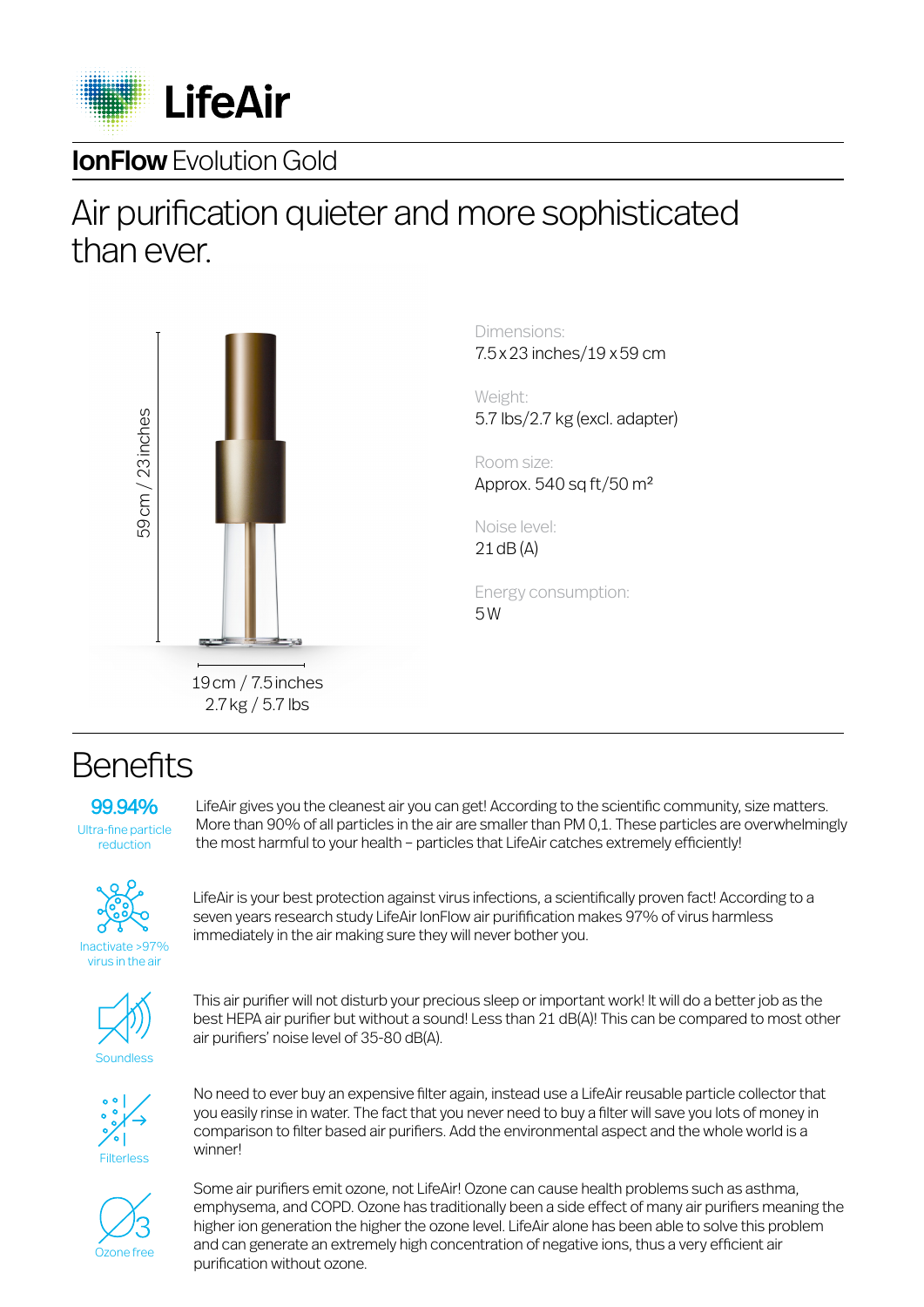# Nobody beats LifeAir

According to the scientific community, size matters. 90% of all particles in the air are smaller than PM0.1. These particles are overwhelmingly the most harmful ones to your health and actually the only ones that matters to go after. LifeAir has a unique ability to efficiently remove these particles from the air, all the way down to PM0.007. Beat that if you can!



# Proven efficiency by government agency

Particle reduction for IonFlow Evolution Gold



Find complete test report on www.lifeair.com

# We are your best protection against virus. A scientifically proven fact.

LifeAir IonFlow air purifiers are scientifically proven to neutralize more than 97% of virus in the air!

The virus are made harmless immediately in the air as the negative ions attach to them making sure they will never bother you.



This is your best protection against influenza and other infections caused by airborne virus, bacteria and other microbes.